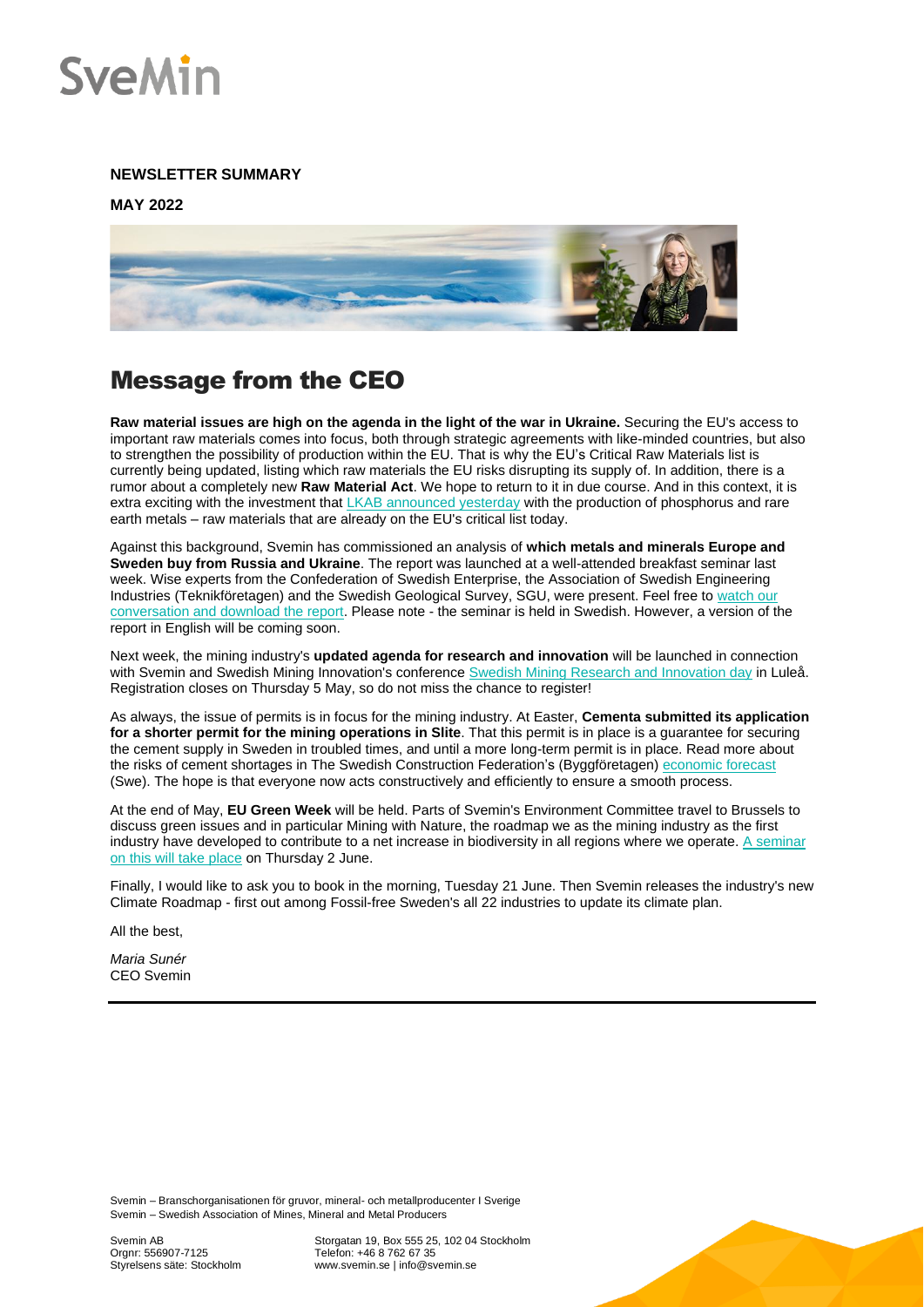

# Talga inaugurates Europe's first anode factory for batteries

**Talga Group, with operations in northern Sweden, inaugurated Europe's first anode factory - the EVA plant in Luleå, on April 1st .** 

EVA - Electrical Vehicle Anode factory as the factory is called, is to work with battery manufacturers and car companies to develop, produce and test battery anodes and battery cells on a pilot scale. This to then produce on a large scale. The factory is now officially in operation.

**>> More a[t talgagroup.com](https://www.talgagroup.com/)**

## Copperstone Resources submits an environmental permit application for the Viscaria mine

**On March 30, Copperstone Resources submitted its environmental permit application to the Land and Environmental Court at Umeå District Court.**

In total, the application is covered by approximately 4,000 pages and contains, among other things, a plan for innovative water management and water purification, recovery of valuable minerals in old mining waste as well as expected effects, protection measures and compensation measures for nature and reindeer husbandry.

- This is an important milestone for Copperstone. We have built up an experienced team of experts where we all share the ambition to restart Viscaria copper production in a responsible way and contribute both locally and globally, said Copperstone's CEO Anna Tyni. **>> More a[t copperstone.se](https://copperstone.se/sv/copperstone-resources-submits-an-environmental-permit-application-for-the-viscaria-mine/)**

# Sandvik and Boliden carry out tests of 3D-printed spare parts

**Additive manufacturing - or 3D printing as it is often called - of spare parts can change the global range of components.** 

Sandvik Mining and Rock Solutions and Boliden explore the potential of small-scale testing of 3D-manufactured components. Additive manufacturing is a technology that matures rapidly and has gone from printing components in plastic to printing components in ceramics and metal. To explore the potential of the technology, Boliden and Sandvik have together initiated tests where machine parts are printed digitally and mounted on drilling rigs for underground drilling.

**>> More a[t Sandvik](https://www.rocktechnology.sandvik/en/news-and-media/news-archive/2022/03/sandvik-partners-with-boliden-on-3d-printing-trial/)**

### Nine years later: Decision on the Kallak mine

**The Government's decision on Tuesday to give the green light for the mine in Kallak is an important message for the mining and mineral nation Sweden. The message is received with mixed feelings by the industry.**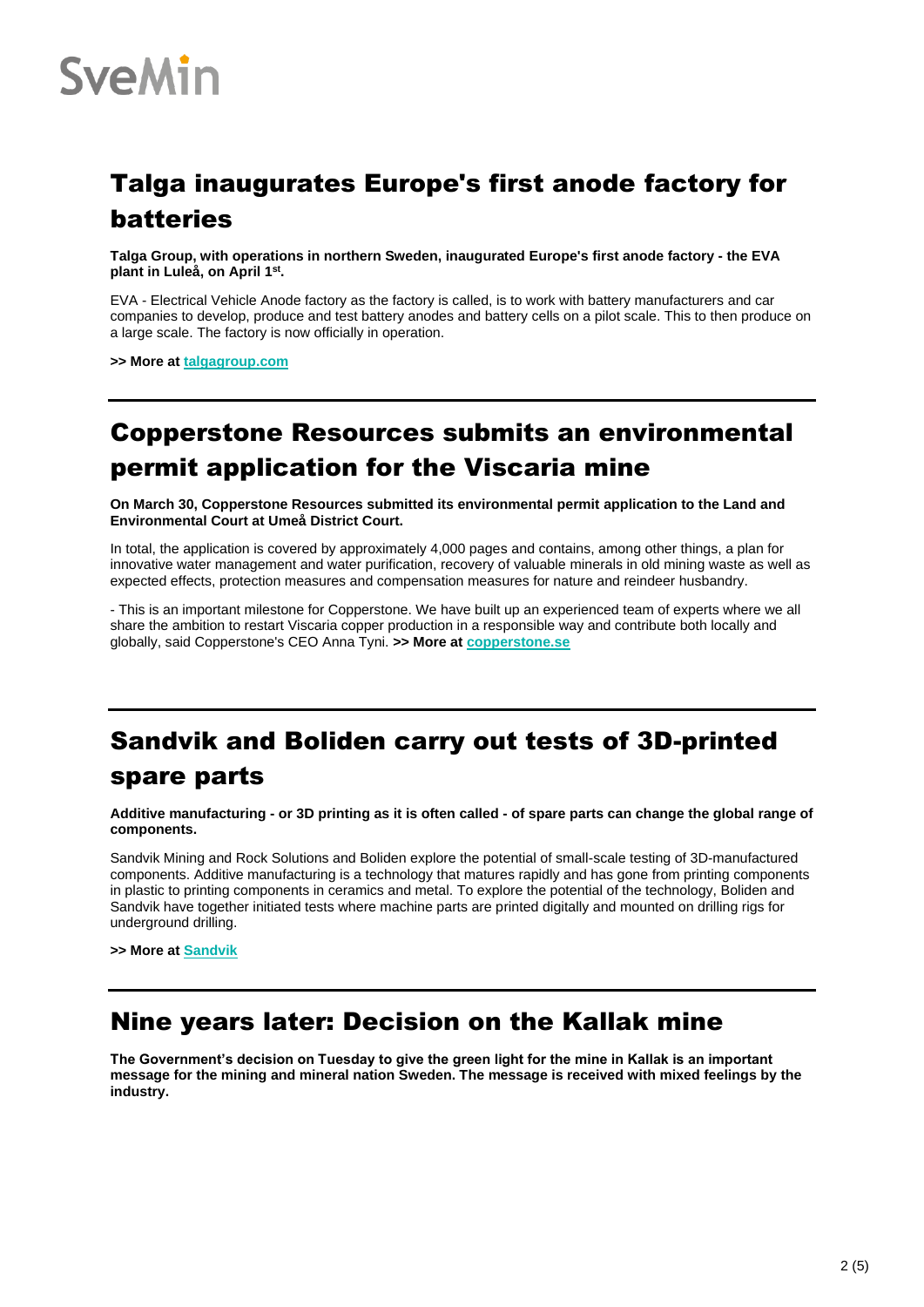

– Kallak has become a heavy symbol of the opportunity to develop mines in new places, even outside the classic mining regions. We are relieved today, but it has been an unreasonably long processing time for this case, says Maria Sunér, CEO of Svemin.

A granted processing concession gives the company the exclusive right to the deposit and that Sweden considers that the place where the deposit is located is suitable for mining. The Government's announcement yesterday now gives the company the opportunity to proceed with detailed examinations before the next step, the environmental permit.

**>> More a[t svemin.se](https://www.svemin.se/en/news/news/nine-years-later-decision-on-the-kallak-mine/)**

### Jenny Gotthardsson is Fe of the Year 2022

**Jenny Gotthardsson, General Manager for Boliden Garpenberg, was awarded the Fe of the Year 2022 award, on International Women's Day, March 8.**

The award goes to a woman in the mining and steel industries who has made special contributions to or for the industries during her career. This year's Fe is awarded to one of the 40 women on the list 40 over 40. "Fe" stands for iron in the periodic table and behind the award is the employers' organization Industriarbetsgivarna, the industry organizations Jernkontoret and Svemin and the networks Metallkvinnor and Women in Mining Sweden.

**>> More a[t svemin.se](https://www.svemin.se/en/news/news/jenny-gotthardsson-fe-of-the-year/)**

#### Swedish Mining Research and Innovation Day

### – world-leading innovation for green transformation and the Swedish economy

**The Swedish mining industry is a world leader in research and innovation,** and Swedish technology and the Swedish innovation model are internationally recognised. Now society and industry are facing a necessary green transition. But what is the situation like on our own home turf – do we meet society's needs and do we do it quickly enough?

It's time to sign up to Swedish Mining Research and Innovation Day, on May 12<sup>th</sup> in Luleå.

**>> See program and more info at [svemin.se](https://www.svemin.se/en/news/kalender/swedish-mining-research-innovation-day-2022/)**

## Discover 250 possible professions in the mining industry - with and without a safety helmet

**There are many ways into the mining industry. Svemin works actively to ensure that the educations offered in Sweden are relevant to our member companies and that the courses attract more students.**

The #250professions (#250yrken) campaign aims to show the breadth of professions in the industry. On the campaign page, Svemin has collected information, ways to education, job advertisements and not least the education map - it lists all educations that in one way or another relate to the mining industry. You can sort by subject, city and type of education.

Also check out this year's new interviews with seven of the employees in the mine - both with and without a helmet!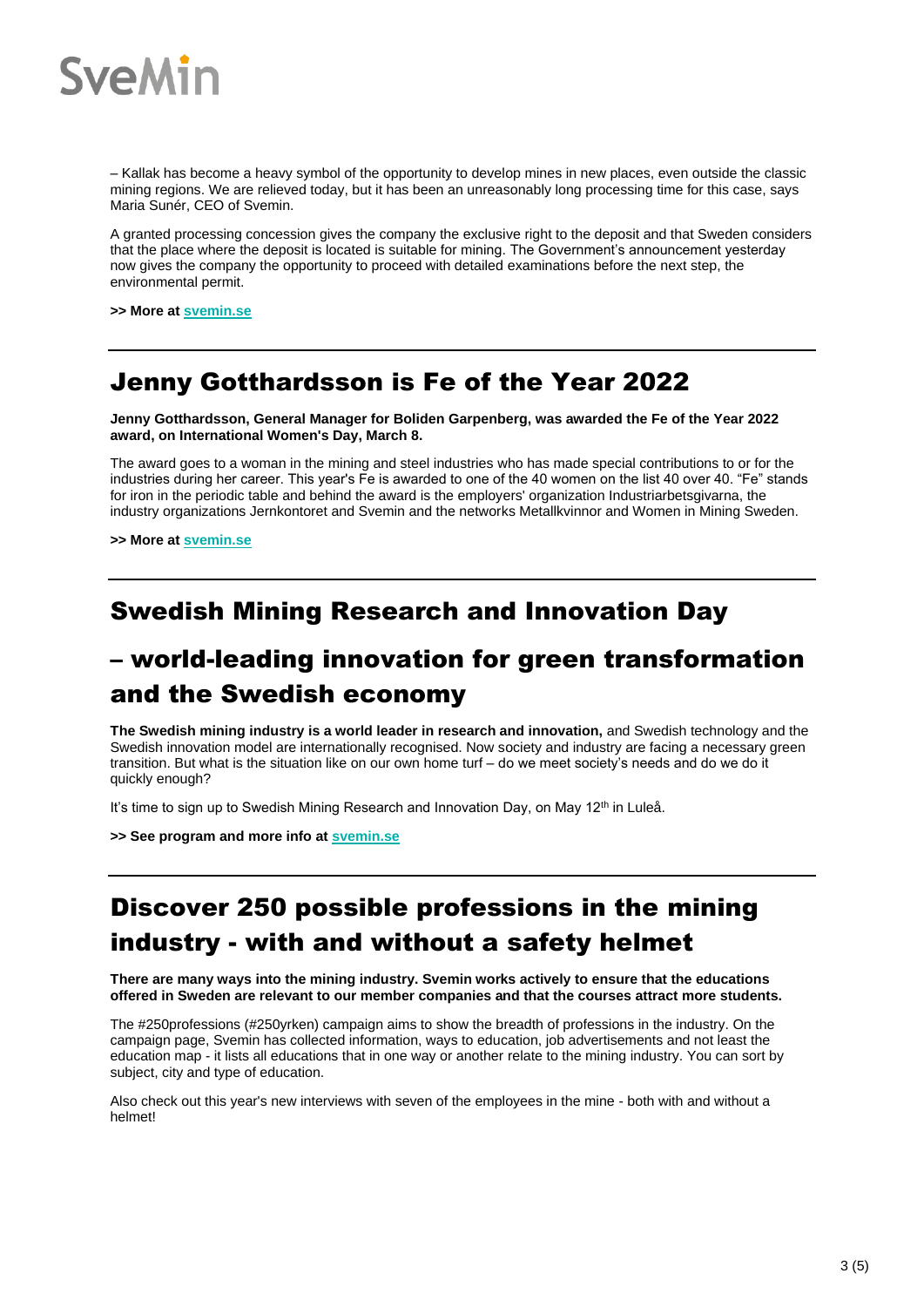

Please note that the campaign is in Swedish.

**>> More at th[e campaign page](https://www.svemin.se/250yrken/)**

## Tobias Kluge – new legal counsel at Svemin

**On March 1, Tobias Kluge began his work as legal counsel at Svemin.** Tobias most recently worked at Vattenfall, where he mainly worked with permit and land access issues regarding power lines. Tobias also has extensive experience as a representative in land and environmental courts and general courts. Before Vattenfall, Tobias worked at a law firm.

#### **But now, the mining industry is on the agenda - how does it feel?**

- It feels good to be able to enter an industry that is really in the spotlight at the moment! Great challenges and great interest from both politics and the public. It also feels extra fun to start working for an industry organization during an election year.

#### **What experiences from the energy industry do you think will come in handy in the mining industry?**

- An expanded electricity network and increased energy production will be central prerequisites for the mining industry's green transition and regarding these issues, I have a lot of knowledge and experience to contribute.

#### **What issues are you most eager to start working on?**

- It will be exciting to see what proposals the FIMM inquiry (the inquiry into a sustainable supply of innovationcritical metals and minerals, N 2021: 01) comes up with. The hopes are high and considering that it was about 10 years since a new mine was last opened in Sweden, there is much that needs to be improved.

Svemin is very happy to have Tobias as a new colleague and welcomes him warmly into both Svemin and the Swedish mining cluster!

# LKAB invests MSEK 700 in preparations for sponge iron in Gällivare

- In order not to lose time in our transformation, we want to get started and free up land for the demo plant and associated buildings. The aim is to start production in 2026, says Jan Moström, President and CEO LKAB.

The Hybrit technology that LKAB has produced together with SSAB and Vattenfall is to be industrialised starting in Gällivare, where the first plant is to be ready in 2026. The capacity increase that LKAB is now planning for will mean the equivalent of another three such plants in Gällivare within just a few years of the first. Right now, work is in progress on a comprehensive environmental permit application for all of LKAB's operations in and around the mine in Malmberget/Gällivare, including the new plant.

**>> More a[t LKAB.se](https://www.lkab.com/en/news-room/press-releases/lkab-invests-msek-700-in-preparations-for-sponge-iron-in-gallivare/?aid=16447)**

### Women in Mining @ Euro Mine Expo 2022

Though positive steps have been taken over the years and decades to integrate women into the mining industry, female employees continue to be under-represented. Today, 13% of mining employees in Finland are women (blue collar operatives: 6,8%, blue collar officers: 31,5% and white collars: 24,6%). In Sweden the corresponding number is 22% (blue collars: 18% and white collars: 32%).